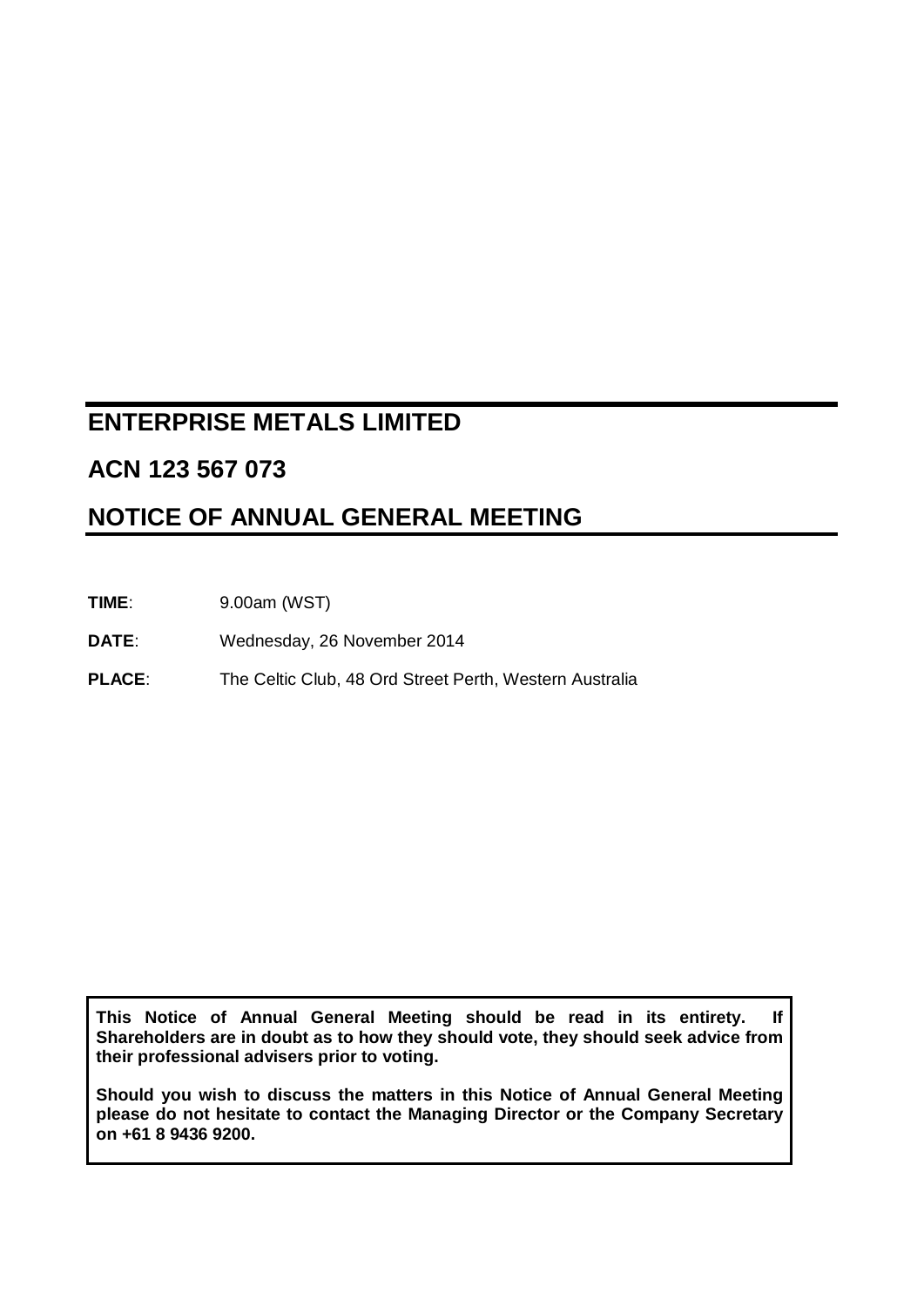# **ENTERPRISE METALS LIMITED ACN 123 567 073 NOTICE OF ANNUAL GENERAL MEETING**

Notice is hereby given that the Annual General Meeting of the Shareholders of Enterprise Metals Limited ("Enterprise" or "the Company") will be held as follows:

**TIME: 9.00am (WST)**

**DATE: Wednesday, 26 November 2014**

**LOCATION: The Celtic Club, 48 Ord Street Perth, Western Australia**

### **This Notice of Annual General Meeting should be read in its entirety. If Shareholders are in doubt as to how they should vote, they should seek advice from their professional advisers without delay.**

## **If you wish to discuss any aspects of this document with the Company, please contact the Managing Director or the Company Secretary on +61 8 9436 9200.**

Words and phrases used in the Resolutions are defined in Section 6 of the accompanying Explanatory Statement and these words and phrases have the same meaning in this Notice of Annual General Meeting as defined in the Explanatory Statement.

## **AGENDA**

## **ORDINARY BUSINESS**

## **Financial Statements and Reports**

To receive and consider the annual financial report of the Company for the financial year ended 30 June 2014 including the declaration of the Directors, the Directors' report, the Remuneration Report and the auditor's report.

## **Resolution 1 – Adoption of Remuneration Report**

To consider and, if thought fit, to pass, the following resolution as a **non-binding** resolution:

**"That, for the purpose of section 250R(2) of the Corporations Act, approval is given for the adoption of the Remuneration Report as contained in the Company's annual financial report for the financial year ended 30 June 2014."**

*Note: Pursuant to section 250R(3) of the Corporations Act, the vote on this Resolution is advisory only and does not bind the Directors or the Company.*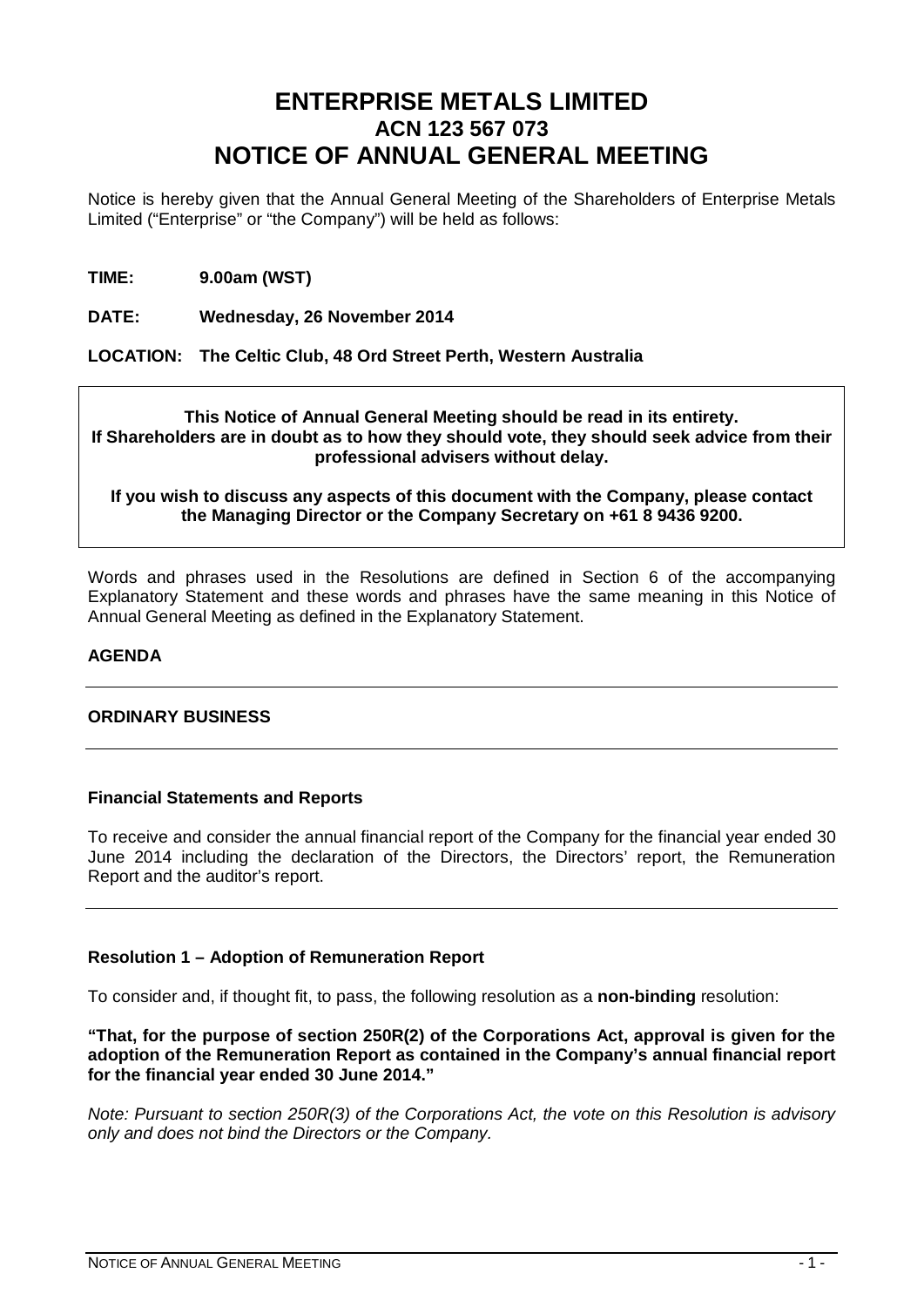

## **Voting Exclusion Statement**

A vote on this Resolution must not be cast (in any capacity) by or on behalf of any of the following persons:

- (a) a member of the Key Management Personnel, details of whose remuneration are included in the Remuneration Report; or
- (b) a Closely Related Party of such a member.

However, a person described above may vote on this Resolution if:

- (c) the person is acting as proxy and the proxy form specifies how the proxy is to vote, and the vote is not cast on behalf of a person who is otherwise excluded from voting on this Resolution as described in sub-paragraphs (a) or (b) above; or
- (d) the person is the chair of the Annual General Meeting voting an undirected proxy which expressly authorises the chair to vote the proxy on a resolution connected with the remuneration of a member of Key Management Personnel.

### **Resolution 2 – Election of Director – Mr Barry Bourne**

To consider and, if thought fit, to pass, the following resolution as an ordinary resolution:

**"That Mr Barry Bourne a Director of the Company who retires in accordance with clause 16.3(b) of the Company's Constitution and ASX Listing Rule 14.4 and, being eligible, offers himself for election, be elected as a Director of the Company."**

## **Resolution 3 – Re-election of Director – Dr Jingbin Wang**

To consider and, if thought fit, to pass, the following resolution as an ordinary resolution:

**"That Dr Jingbin Wang a Director of the Company who retires by rotation in accordance with clause 16.4(a) of the Company's Constitution and Listing Rule 14.4 and, being eligible, offers himself for re-election, be re-elected as a Director of the Company."**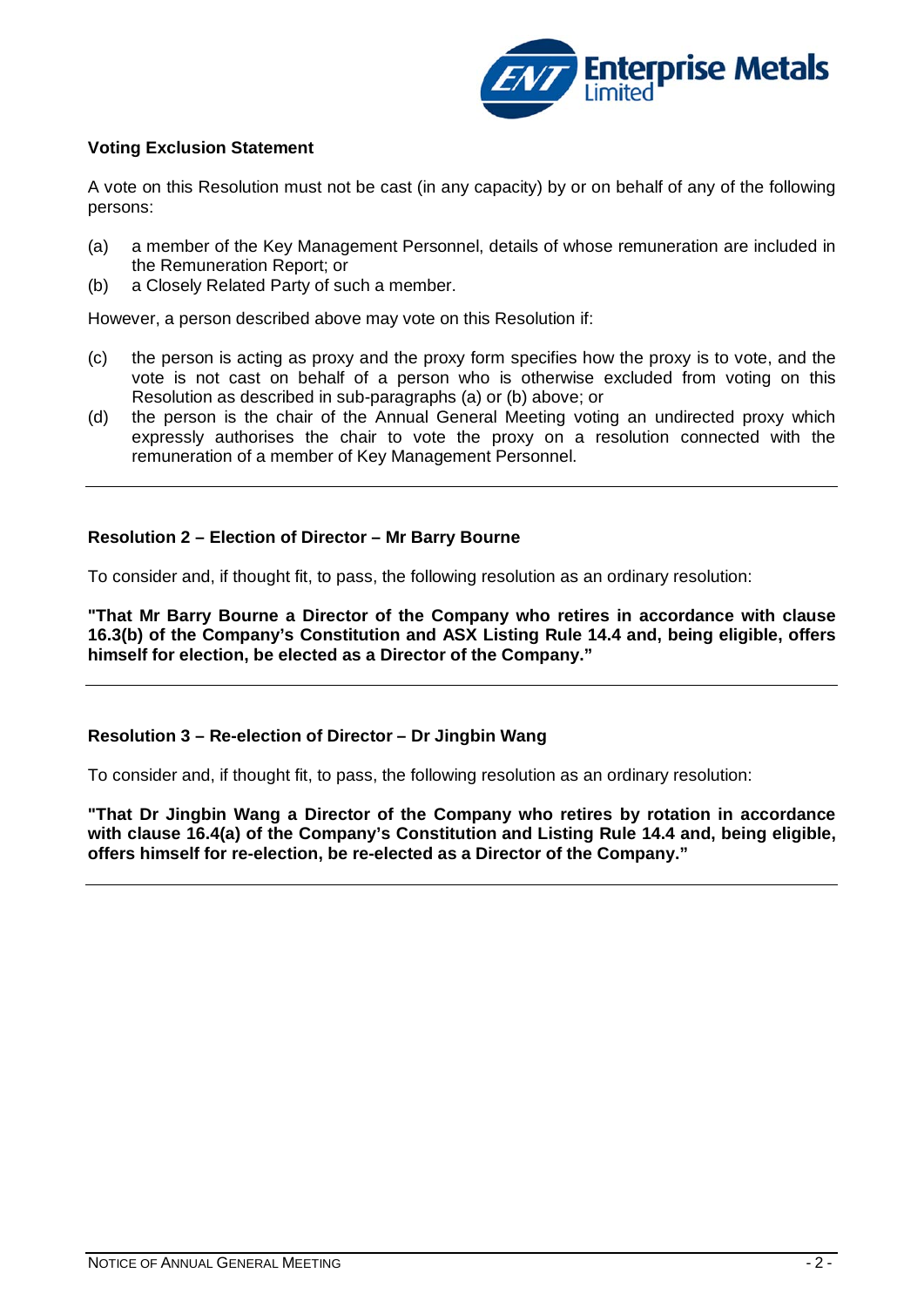

## **EXPLANATORY STATEMENT**

Shareholders are referred to the Explanatory Statement accompanying and forming part of this Notice of Annual General Meeting for further explanation of the Resolutions.

## **PROXIES**

Members are encouraged to attend the meeting, but if you are unable to attend the meeting, we encourage you to complete and return the enclosed Proxy Form.

In accordance with section 249L of the Corporations Act, Shareholders are advised that:

- each Shareholder has the right to appoint a proxy;
- the proxy need not be a Shareholder of the Company; and
- a Shareholder who is entitled to cast two or more votes may appoint two proxies and may specify the proportion or number of votes each proxy is appointed to exercise.

To vote by proxy, please complete and sign the enclosed Proxy Form and return by:

- delivering it to Enterprise Metals Limited, Level 1, 640 Murray Street, West Perth WA 6005;
- posting it to Enterprise Metals Limited, PO Box 992, West Perth WA 6872; or
- faxing it to the Company on facsimile number +61 8 9436 9220.

To be effective, a Proxy Form and, if the Proxy Form is signed by the shareholder's attorney, the authority under which the appointment is signed (or a certified copy of that authority) must be received by the Company not later than 48 hours before the time specified for the commencement of the Annual General Meeting.

### **CORPORATE REPRESENTATIVES**

A body corporate that is a Shareholder, or which has been appointed as proxy, may appoint an individual to act as its representative at the Annual General Meeting. The appointment must comply with the requirements of section 250D of the Corporations Act. The representative should bring to the meeting evidence of his or her appointment, including any authority under which it is signed, unless it has previously been given to the Company.

## **DATE FOR DETERMINING HOLDERS OF SHARES**

In accordance with Regulation 7.11.37 of the *Corporations Regulations 2001* (Cth), the Directors have set a date to determine the identity of those entitled to attend and vote at the Annual General Meeting. For the purposes of determining voting entitlements at the Annual General Meeting, Shares will be taken to be held by the persons who are registered as holding at 5pm (WST) on 24 November 2014. Accordingly, transactions registered after that time will be disregarded in determining entitlements to attend and vote at the Annual General Meeting.

Dated this 24 October 2014

By order of the Board

Susan Hunter Company Secretary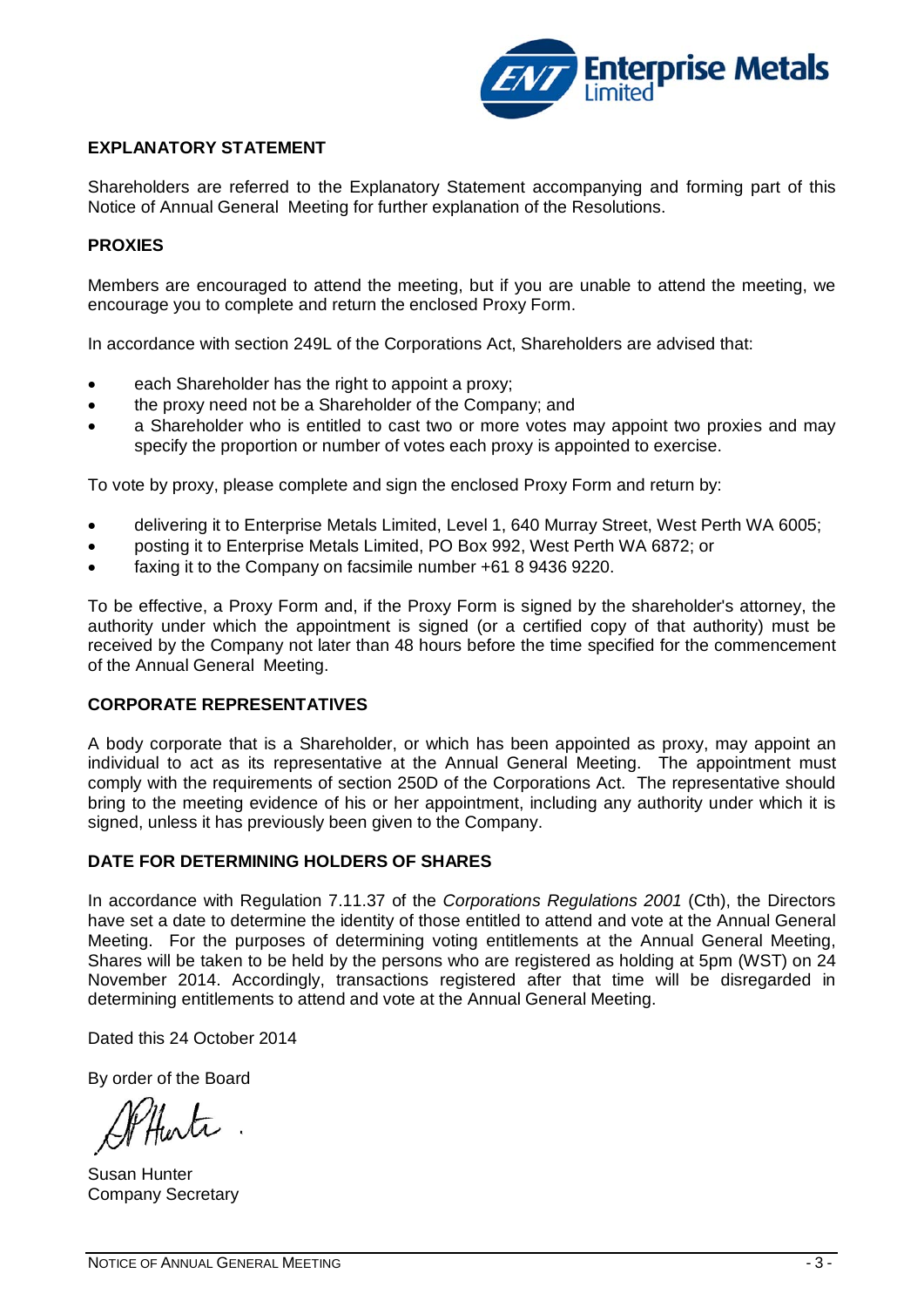# **ENTERPRISE METALS LIMITED ACN 123 567 073**

# **EXPLANATORY STATEMENT TO SHAREHOLDERS**

## **1. ACTION TO BE TAKEN BY SHAREHOLDERS**

This Explanatory Statement sets out information about the Resolutions to be considered by the Shareholders at the Annual General Meeting. Defined terms used in this Explanatory Statement are set out in Section 6. Accompanying this Explanatory Statement is the Notice of Annual General Meeting convening the Annual General Meeting and a Proxy Form.

Shareholders are encouraged to attend and vote on the Resolutions to be put to the Annual General Meeting. If a Shareholder is not able to attend and vote at the Annual General Meeting, the Shareholder may complete the Proxy Form and return it not later than 48 hours before the time specified for the commencement of the Annual General Meeting.

## **2. ANNUAL FINANCIAL REPORTS**

The Corporations Act requires the Company's financial statements and reports of the Directors and of the auditor for the year ended 30 June 2014 to be laid before the Annual General Meeting. The financial statements and the reports of the Directors and of the auditor are contained in the Company's 2014 Annual Report, a copy of which is available on the Company's website at www.enterprisemetals.com.au.

Whilst no Resolution is required in relation to this item, Shareholders should consider the documents and raise any matters of interest with the Directors when this item is being considered.

A representative from the Company's auditors will be invited to the meeting and Shareholders will have an opportunity to ask the auditor questions in relation to the conduct of the audit, the auditor's report, the Company's accounting policies and the independence of the auditor.

## **3. RESOLUTION 1 - ADOPTION OF REMUNERATION REPORT**

The Remuneration Report is required to be considered for adoption in accordance with section 250R of the Corporations Act. The Remuneration Report sets out the Company's remuneration arrangements for the Directors and senior management of the Company. The Remuneration Report is part of the Directors' Report contained in the annual financial report of the Company for the financial year ending 30 June 2014.

A reasonable opportunity will be given for the discussion of the Remuneration Report at the Annual General Meeting. Shareholders should note that the vote on this Resolution is advisory only and does not bind the Company or the Directors.

If at least 25% of the votes cast on the Resolution are voted against adoption of the Remuneration Report at the Annual General Meeting, and then again at the Company's 2015 annual general meeting, the Company will be required to put to Shareholders a resolution proposing the calling of an extraordinary general meeting to consider the appointment of Directors of the Company ("Spill Resolution"). If more than 50% of Shareholders vote in favour of the Spill Resolution, the Company must convene the extraordinary general meeting ("Spill Meeting") within 90 days of the Company's 2015 annual general meeting. All of the Directors who were in office when the Company's 2015 Directors' Report was approved, other than the Managing Director of the Company, will cease to hold office immediately before the end of the Spill Meeting but may stand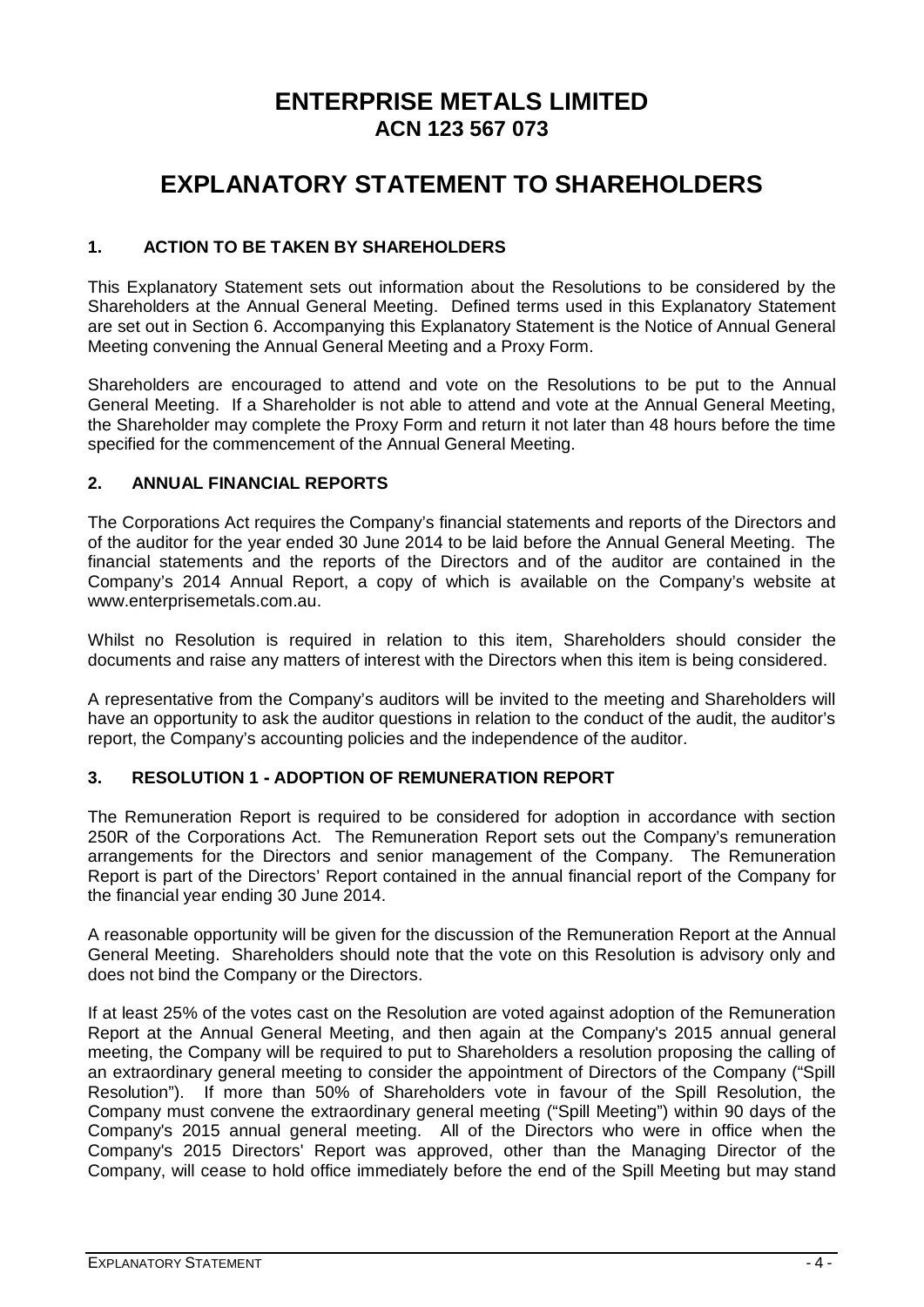

for re-election at the Spill Meeting. Following the Spill Meeting those persons whose election or reelection as Directors is approved will be the Directors of the Company.

The Company's Shareholders have approved the Remuneration Report at each previous annual general meeting.

A Spill Resolution will not be required at this Annual General Meeting as the votes against the Remuneration Report at the Company's 2013 annual general meeting were less than 25%.

The Chairman intends to exercise all undirected proxies in favour of Resolution 1. If the Chairman of the Annual General Meeting is appointed as your proxy and you have not specified the way the Chairman is to vote on Resolution 1, by signing and returning the Proxy Form, the Shareholder is considered to have provided the Chairman with an express authorisation for the Chairman to vote the proxy in accordance with the Chairman's intention.

## **4. RESOLUTION 2 – ELECTION OF DIRECTOR – MR BARRY BOURNE**

Mr Barry Bourne was appointed a Non-executive Director of the Company on 13 May 2014. Pursuant to clause 16.3(a) of the Company's Constitution, the Directors may appoint any person to be a Director. Under clause 16.3(b), any such Director only holds office until the next general meeting and, if eligible, may offer himself for election to the office of a Director.

In accordance with clause 16.3(b) of the Constitution and ASX Listing Rule 14.4, Mr Bourne is required to retire and being eligible for election, offers himself for election.

Mr Bourne is a qualified geologist/geophysicist with a BSc (Hons) Geology from the University of Western Australia. He is a Fellow of the Australian Institute of Geoscientists, an active member of the Australian Society of Exploration Geophysicists, and a member of the Australian Institute of Company Directors. He is also on the external advisory committee of the University of Western Australia Centre for Exploration Targeting. Mr Bourne has an extensive mineral exploration skill-set built up over a 20 year career, with international experience in countries such as Eastern and West Africa, North and South America and Papua New Guinea. Until 2013 he was Chief Geophysicist for Barrick Gold's Global Exploration Group and is now a mineral exploration consultant to private and public international exploration groups. Prior to Barrick Gold, Mr Bourne was employed by Homestake Gold, and he began his career as a geophysicist with CRA/Rio Tinto Exploration, working on base metal, uranium and diamond exploration in Australia.

The Board unanimously supports the election of Mr Bourne.

## **5. RESOLUTION 3 – RE-ELECTION OF DIRECTOR – DR JINGBIN WANG**

Clause 16.4(a) of the Constitution requires that at the Company's annual general meeting in every year, one-third of the Directors, except the Managing Director, must retire from office provided that no Director may hold office without re-election past the third AGM following the Director's appointment or 3 years, whichever is longer. The Directors to retire at an annual general meeting are those who have been longest in office since their last appointment, but, as between persons who became Directors on the same day, those to retire shall (unless they otherwise agreed amongst themselves) be determined by drawing lots. A Director who retires by rotation under clause 16.4(a) of the Constitution is eligible for re-election.

In accordance with clause 16.4(a) of the Constitution and ASX Listing Rule 14.4, Dr Jingbin Wang is required to retire and being eligible for election, offers himself for re-election.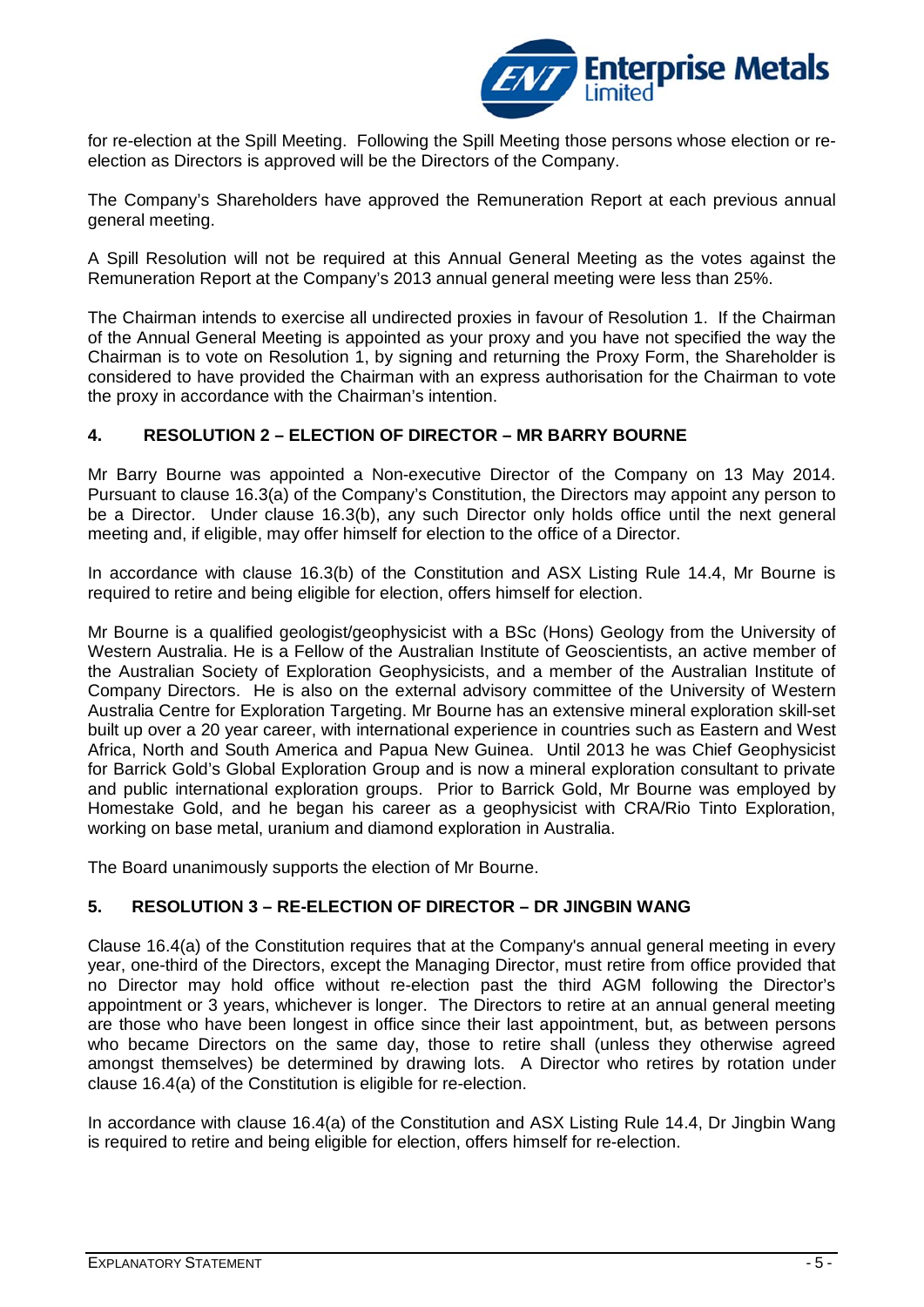

Dr Jingbin Wang is Executive Director of China Nonferrous Metals Resource Geological Survey, a position he has held since 2003. He has also held the title of Vice-President of the China Nonferrous Metals Industry Association since 2008. Dr Wang is a leader in the non-ferrous metals industry in China with great expertise in mineral exploration and mining amassed over his 26 years of experience. He has been granted the title of National Youth Expert for Outstanding Contribution in China in recognition of his success in prospecting results and scientific research. In addition, he is the Chief Scientist of National 973 Program. Dr Wang has been President of the Beijing Institute of Geology for Mineral Resources since 2002 and is currently Chairman of Sinotech Minerals Exploration Co. Ltd.

Dr Wang was appointed non-executive Chairman of Enterprise on 1 August 2011.

The Board unanimously supports the election of Dr Wang.

### **6. DEFINITIONS**

In this Explanatory Statement:

**Annual General Meeting** means the meeting of the Shareholders convened for the purposes of considering the Resolutions contained in the Notice of Annual General Meeting.

**ASX** means the Australian Securities Exchange or ASX Limited (ABN 98 008 624 691), as the context requires.

**Board** means the Board of Directors of the Company.

**Closely Related Party** of a member of the Key Management Personnel means:

- (a) a spouse or child of the member;
- (b) a child of the member's spouse;
- (c) a dependent of the member or the member's spouse;
- (d) anyone else who is one of the member's family and may be expected to influence the member, or be influenced by the member, in the member's dealing with the entity;
- (e) a company the member controls; or
- (f) a person prescribed by the *Corporations Regulations 2001 (Cth*).

**Company** means Enterprise Metals Limited, ACN 123 567 073.

**Corporations Act** means the Corporations Act 2001 (Cth).

**Director** means a director of the Company.

**Enterprise** means Enterprise Metals Limited, ACN 123 567 073.

**Explanatory Statement** means the explanatory statement accompanying the Notice of Annual General Meeting.

**Key Management Personnel** has the same meaning as in the accounting standards and broadly includes those persons having authority and responsibility for planning, directing and controlling the activities of the Company, directly or indirectly, including any Director (whether executive or otherwise) of the Company.

**Listing Rules** means the listing rules of the ASX.

**Notice of Annual General Meeting or Notice** means the notice convening the Annual General Meeting accompanying this Explanatory Statement.

**Proxy Form** means the form of proxy accompanying this Notice of Annual General Meeting.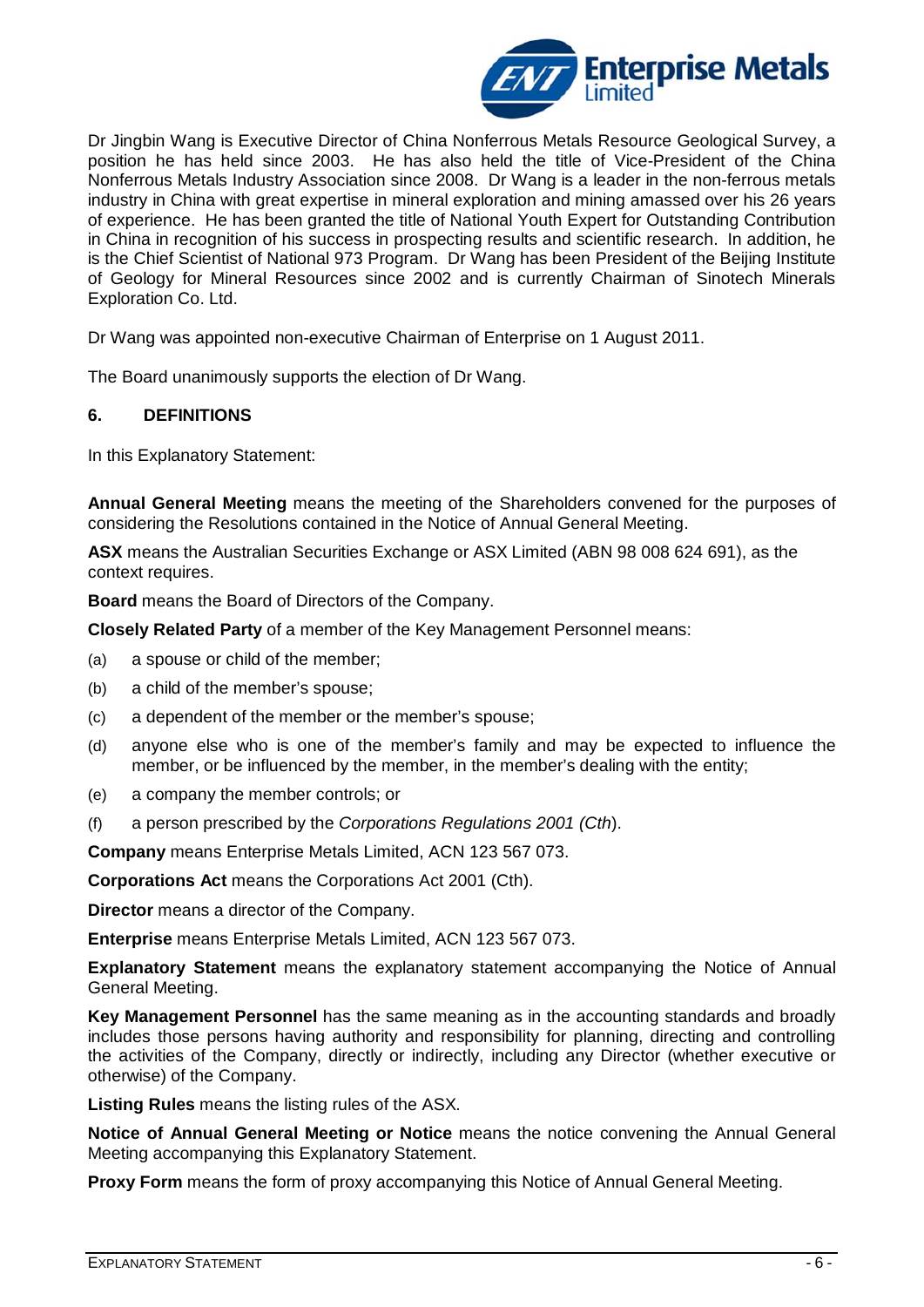

**Related Party** means a party so defined by section 228 of the Corporations Act.

**Remuneration Report** means the remuneration report set out in the Directors' report section of the Company's annual financial report for the year ended 30 June 2014.

**Resolution** means a resolution proposed to be passed at the Annual General Meeting and contained in the Notice of Annual General Meeting.

**Section** means a section of the Notice of Annual General Meeting.

**Share** means a fully paid ordinary share in the capital of the Company.

**Shareholder** means a person entered in the Company's register as a holder of a Share.

**WST** means Western Standard Time.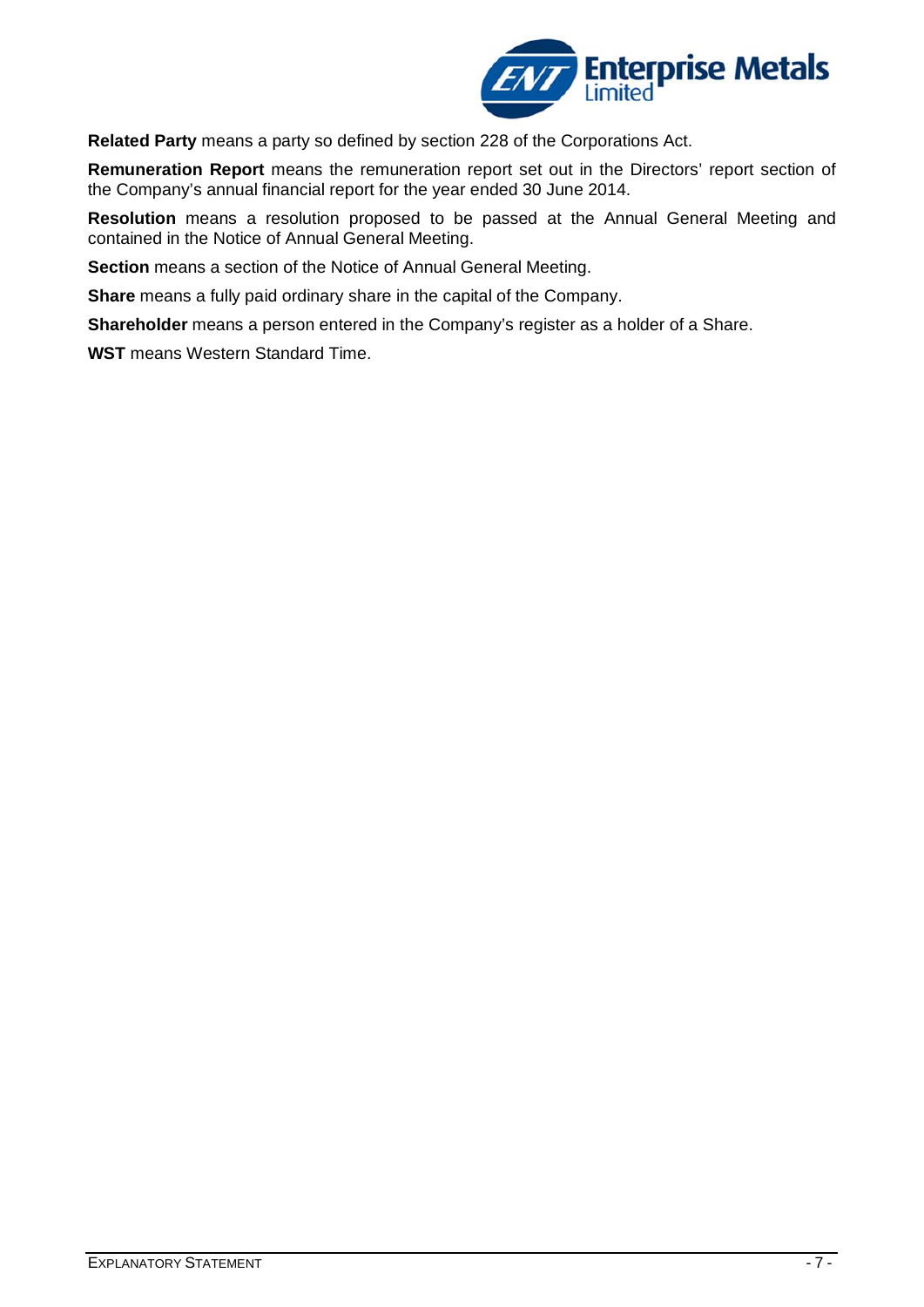#### **ENTERPRISE METALS LIMITED ACN 123 567 073 PROXY FORM**

<INSERT NAME> <INSERT ADDRESS> <INSERT ADDRESS> <INSERT ADDRESS> <INSERT ADDRESS>

### **Appointment of Proxy**

I/We being a member/s of Enterprise Metals Limited and entitled to attend and vote hereby appoint



or failing the person so named or, if no person is named, the Chairman of the Annual General Meeting, or the Chairman's nominee, as my/our proxy and to vote in accordance with the following directions, or, if no directions have been given, as the proxy sees fit, at the Annual General Meeting of Enterprise Metals Limited to be held at The Celtic Club, 48 Ord Street, West Perth, Western Australia at 9.00am on Wednesday, 26 November 2014 and at any postponement or adjournment thereof.

**The Chairman of the Meeting intends to vote undirected proxies in favour of each of the items of business.**

**I/We acknowledge that Resolution 1 relates to the remuneration of Key Management Personnel, and that the Chairman intends to vote any undirected proxies in favour of this Resolution. I/We expressly authorise the Chairman to exercise my/our proxy even though Resolution 1 is connected directly or indirectly with the remuneration of a member of the Key Management Personnel.**

## **Votes on items of business**

(Voting directions to your proxy – please mark **X** to indicate your directions)

|                                                                                                                                                         |                                 |                                      | <b>FOR</b> | <b>AGAINST</b>           | ABSTAIN*                   |
|---------------------------------------------------------------------------------------------------------------------------------------------------------|---------------------------------|--------------------------------------|------------|--------------------------|----------------------------|
| <b>Resolution 1</b>                                                                                                                                     | Adoption of Remuneration Report |                                      |            |                          |                            |
| <b>Resolution 2</b>                                                                                                                                     | Election of Mr Barry Bourne     |                                      |            |                          |                            |
| <b>Resolution 3</b>                                                                                                                                     | Re-election of Dr Jingbin Wang  |                                      |            |                          |                            |
| *If you mark the abstain box for a particular item, you are directing your proxy not to vote on that item.                                              |                                 |                                      |            |                          |                            |
| Appointment of a second proxy                                                                                                                           |                                 |                                      |            |                          |                            |
| If two proxies are being appointed, the proportion of voting rights this proxy represents is<br>%.                                                      |                                 |                                      |            |                          |                            |
| <b>Authorised signature(s)</b> This section must be signed in accordance with the instructions overleaf to enable<br>your directions to be implemented. |                                 |                                      |            |                          |                            |
| <b>INDIVIDUAL/</b><br><b>SECURITY HOLDER 1</b><br>Individual/Sole Director and<br>Sole Company Secretary                                                |                                 | <b>SECURITY HOLDER 2</b><br>Director |            | <b>SECURITY HOLDER 3</b> | Director/Company Secretary |
| <b>Contact Details</b><br><b>Name</b>                                                                                                                   |                                 | <b>Telephone</b>                     |            |                          |                            |